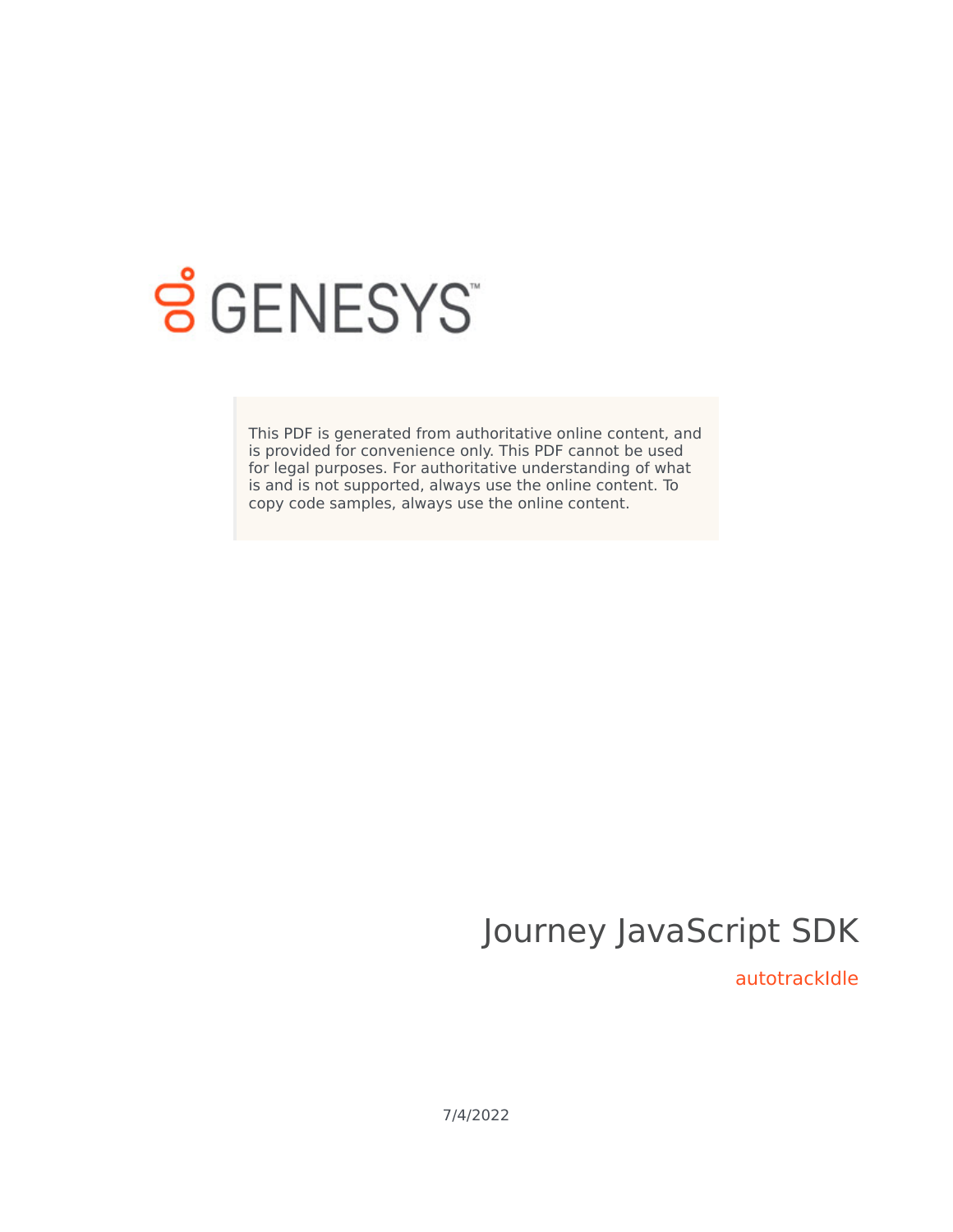### Contents

- 1 [Description](#page-2-0)
- 2 [Signature](#page-2-1)
- 3 [Example](#page-2-2)
- 4 [Config \(optional\)](#page-3-0)
	- 4.1 [Example](#page-3-1)
- 5 [Callback \(optional\)](#page-3-2)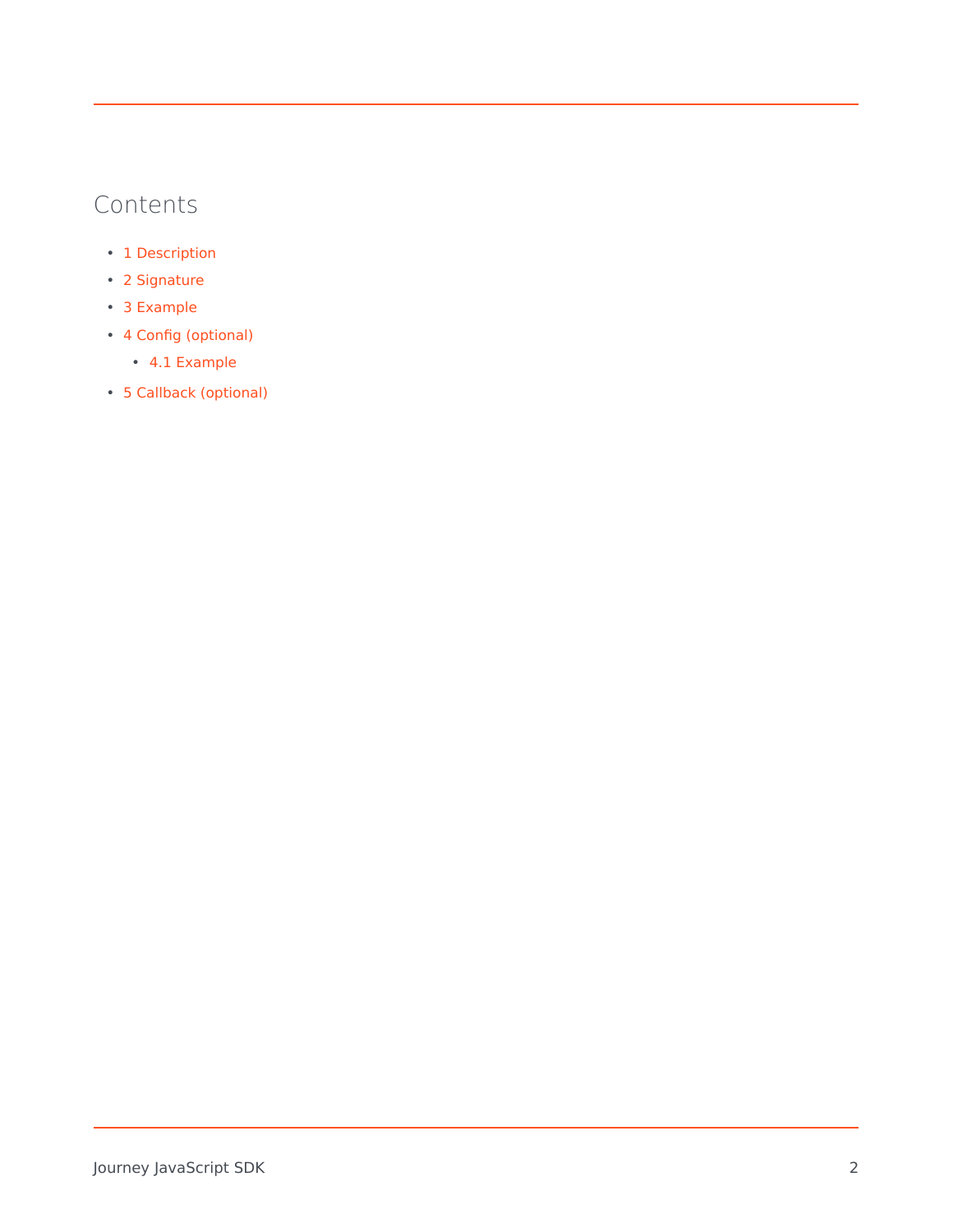Learn how to configure when Genesys Predictive Engagement detects inactivity on a webpage. This configuration provides more accurate page tracking information for use in segments and outcomes.

#### Important

This article only applies to customers using web chat. If you are a Genesys Cloud CX customer, we encourage you to use the new web messaging feature to replace web chat.

#### <span id="page-2-0"></span>Description

The autotrackIdle module tracks when and where a visitor becomes inactive on a webpage. To use autotrackIdle, configure the idle events to track using the following options:

- Config
- Callback

#### <span id="page-2-1"></span>Signature

```
ac('load', 'autotrackIdle', [config], [callback]);
```
#### <span id="page-2-2"></span>Example

ac('load', 'autotrackIdle'); // This is for all one idle event config with defaults

```
ac('load', 'autotrackIdle', {
  idleEvents: [
    {}, // This is for all defaults
    { eventName: 'stuck_on_page' },
    { idleAfter: 60 },
    { eventName: 'idle_for_2_min', idleAfter: 120 },
  ]
}, function () {
    console.log('"autotrackIdle" has been loaded');
});
```